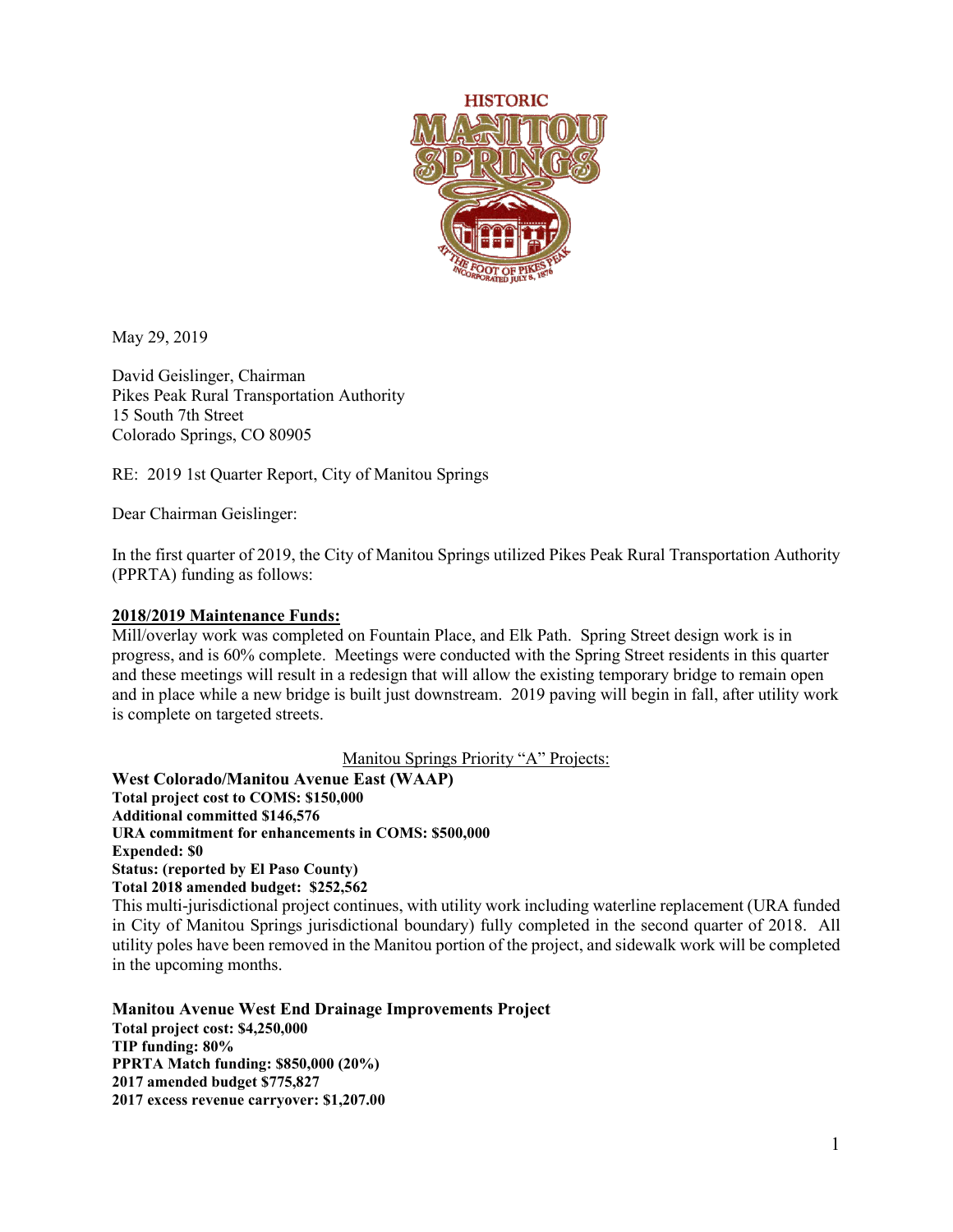## **2018 allocation: 112,460 Expended: \$21,240**

## **Status: IGA executed, RFQ for design completion in progress**

The IGA was presented to the Manitou Springs City Council on December 5, 2017 and approved unanimously. Staff coordination with stakeholders has continued, with a revised Request for Qualifications being drafted to move this project into the design phase. An RFQ was drafted in the second quarter of 2018, and issued this quarter with consultant selection completed in third quarter. Contract negotiations with the selected design team was finalized in the fourth quarter of 2018. In the first quarter of 2019, a steering committee has been formed, and two public meetings have been held. All existing parcel, geotech, and utility information has been collected. Initial cross sections have been drafted, and design is progressing on schedule.

**Transit Shuttle and Surface or Structure Parking Total project cost: \$650,000 Expended: \$307,009 (property purchase) + 14,309.99 (lot reseal and stripe2017)+\$6,500 (Ruxton stop Q1 2018) Remaining: \$321,560 Status: site purchase complete, concepts for development underway 2017 amended budget \$336,610**

This property is adjacent to the pick-up/drop off location for the City's free shuttle program located on Old Man's Trail. PPRTA funding in the amount of \$303,209 was utilized for lease-purchase down payment and closing costs on this property.

In the second quarter of 2018 City of Manitou Springs agreed to participate in a cost share project for a Mountain Metro Shuttlestop at Hiawatha Gardens transit center—this project was completed in the third quarter of 2018. In the fourth quarter of 2018 staff completed drafting an MOU with the Cog and Colorado Springs for the preparation of a Mobility Study to aid in determining transit, surface and structure parking needs. A consultant selection process was conducted in the third quarter, contract negotiations and scope of services were drafted for review by all stakeholders in quarter four of 2018. The project is anticipated to take 12 months to complete. Stakeholder and public meetings were held in the first quarter of 2019, the project is on schedule. Citizen participation has determined that the existing structure will be retained for a transit center. Minor RTA funds (less than \$15K) were utilized to address pest control (raccoons had entered the building, and disturbed ceiling tiles which require asbestos abatement), staff has gathered estimates for this abatement and will be selecting a contractor soon.

## **Downtown Sidewalk, Drainage and Utilities Improvements Total project budget: \$768,000 Expended/encumbered: \$323,859.26 (Brook Street Bridge) Remaining 2018: \$580,721.00**

This capital allocation is slated for a variety of needs in the downtown district of Manitou Springs. In the  $3<sup>rd</sup>$  quarter of 2018 sidewalk and utility repairs were made to the Church Street Bridge, as well as slip lining of a leaking sewer line above the bridge and placement of a stormwater inlet. New projects were added in the 2019 budget, for Ruxton drainage. In Quarter 4 of 2018 a new water and sewer line were placed on Ute Trail using these funds. First quarter of 2019 saw completion of paving and sidewalk work on Church Street and completion of paving on Ute Trail.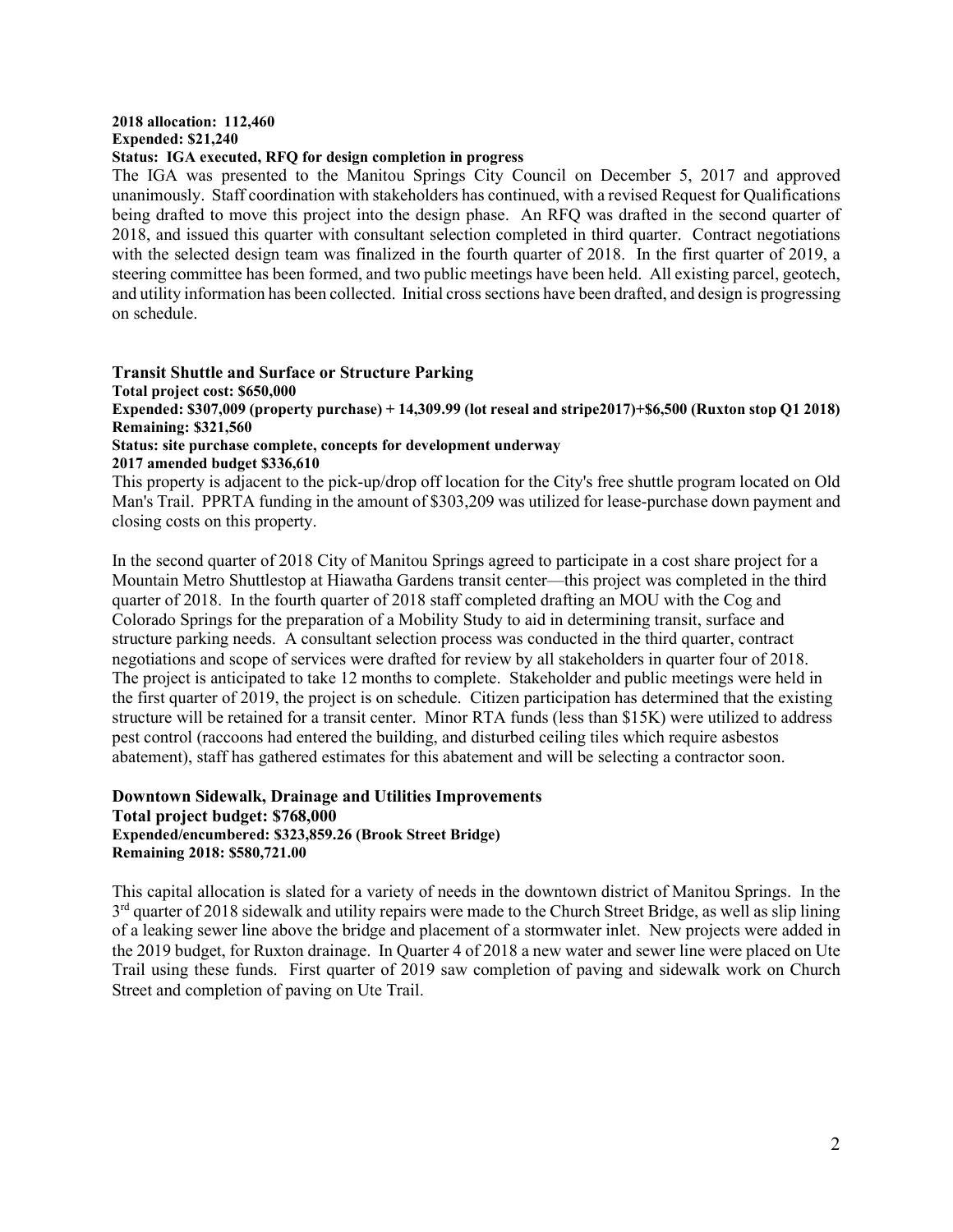To summarize current status of our projects, please refer to the following table:

|                                                                                      | <b>PPRTA - 1 Projects</b>        |                                                                                                                                                                                                                                                                          |
|--------------------------------------------------------------------------------------|----------------------------------|--------------------------------------------------------------------------------------------------------------------------------------------------------------------------------------------------------------------------------------------------------------------------|
| <b>Project Name</b><br>Manitou Ave Improvements                                      | <b>Design % Complete</b><br>100% | <b>Construction % Complete</b><br>100%                                                                                                                                                                                                                                   |
| <b>PPRTA - 2 Projects</b>                                                            |                                  |                                                                                                                                                                                                                                                                          |
| <b>Project Name</b>                                                                  | <b>Design % Complete</b>         | <b>Construction % Complete</b>                                                                                                                                                                                                                                           |
| <b>WAAP</b>                                                                          | Reported by El Paso<br>County    | Reported by El Paso<br>County                                                                                                                                                                                                                                            |
| Manitou Ave. West End<br>Pedestrian Drainage and<br>Utilities Improvements           | 40%                              | 0%                                                                                                                                                                                                                                                                       |
| Manitou Springs Downtown<br>Sidewalk, Drainage and<br>Utilities Improvements         | 40%                              | Brook Street Bridge 100%<br>complete; Ute Trail utility<br>and paving 100% complete;<br>Park Bridge Temp repair<br>100% complete; Church<br>Street Repair 100%<br>complete; Ruxton Box<br>(contract ready to present to<br>PPRTA); Ruxton TIP RFQ<br>needs to be drafted |
| <b>Manitou Springs Transit</b><br>Shuttle and Surface or<br><b>Structure Parking</b> | 22%                              | 48% (property purchase)                                                                                                                                                                                                                                                  |

This summarizes the City of Manitou Springs 2019 Quarter Oneactivities. Please feel free to contact me if you have questions or concerns.

Warm Regards,

Shelley Cobau Public Services Director City of Manitou Springs 719-660-0627